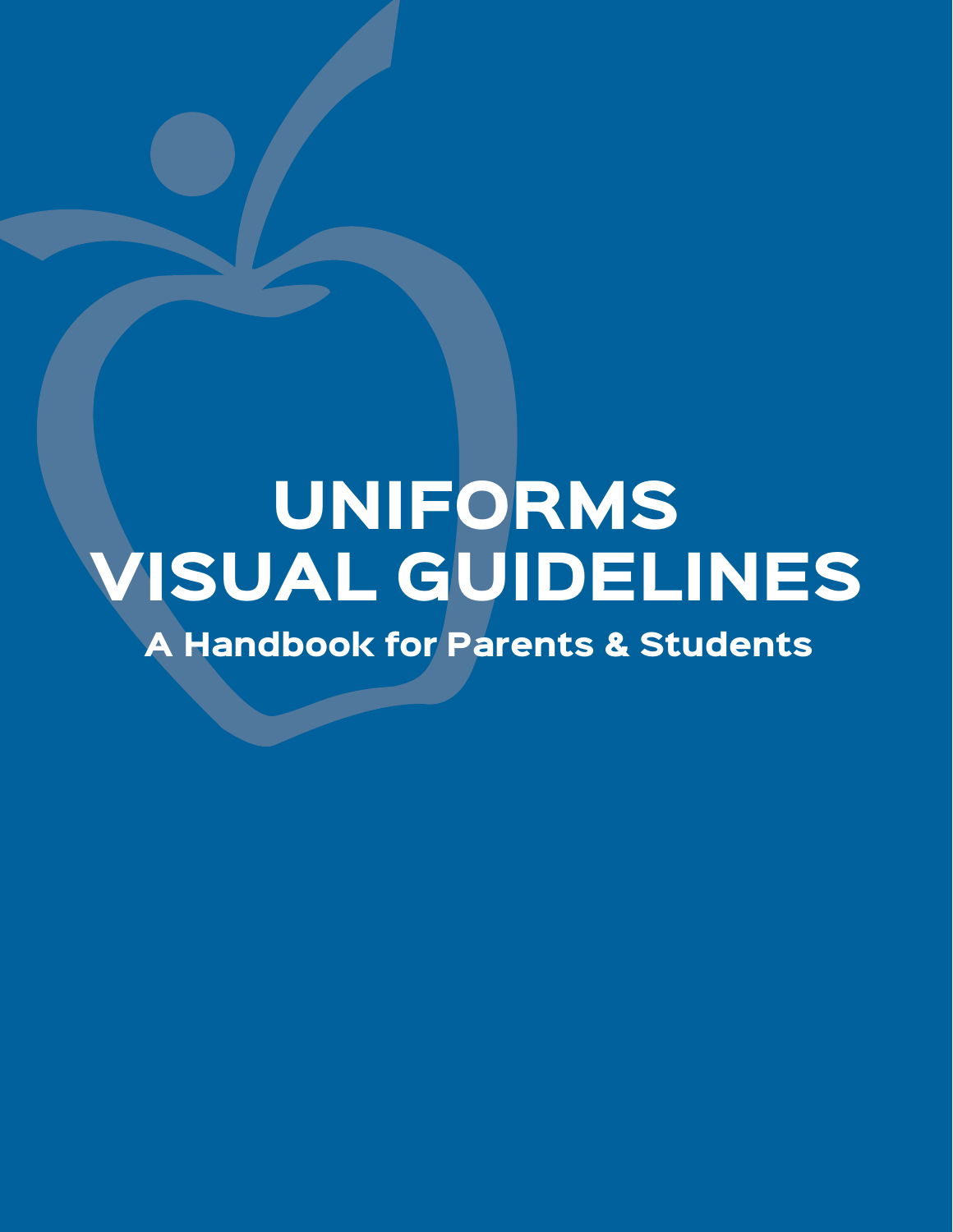### **Table of Contents**

| Introduction                      |
|-----------------------------------|
| <b>Formal Uniform</b>             |
| <b>Regular Uniform</b>            |
| <b>Summer Uniform</b>             |
| <b>Physical Education Uniform</b> |

page 1 page 2-5 page 6-9 page 10-13 page 14-15

### **Introduction**

CFIS's history, colours and symbols are represented through the various uniform pieces. Each division or transitional point for students also represents a transition point for the uniform.

Some pieces are consistent throughout divisions, while others vary to represent a progression and be developmentally appropriate.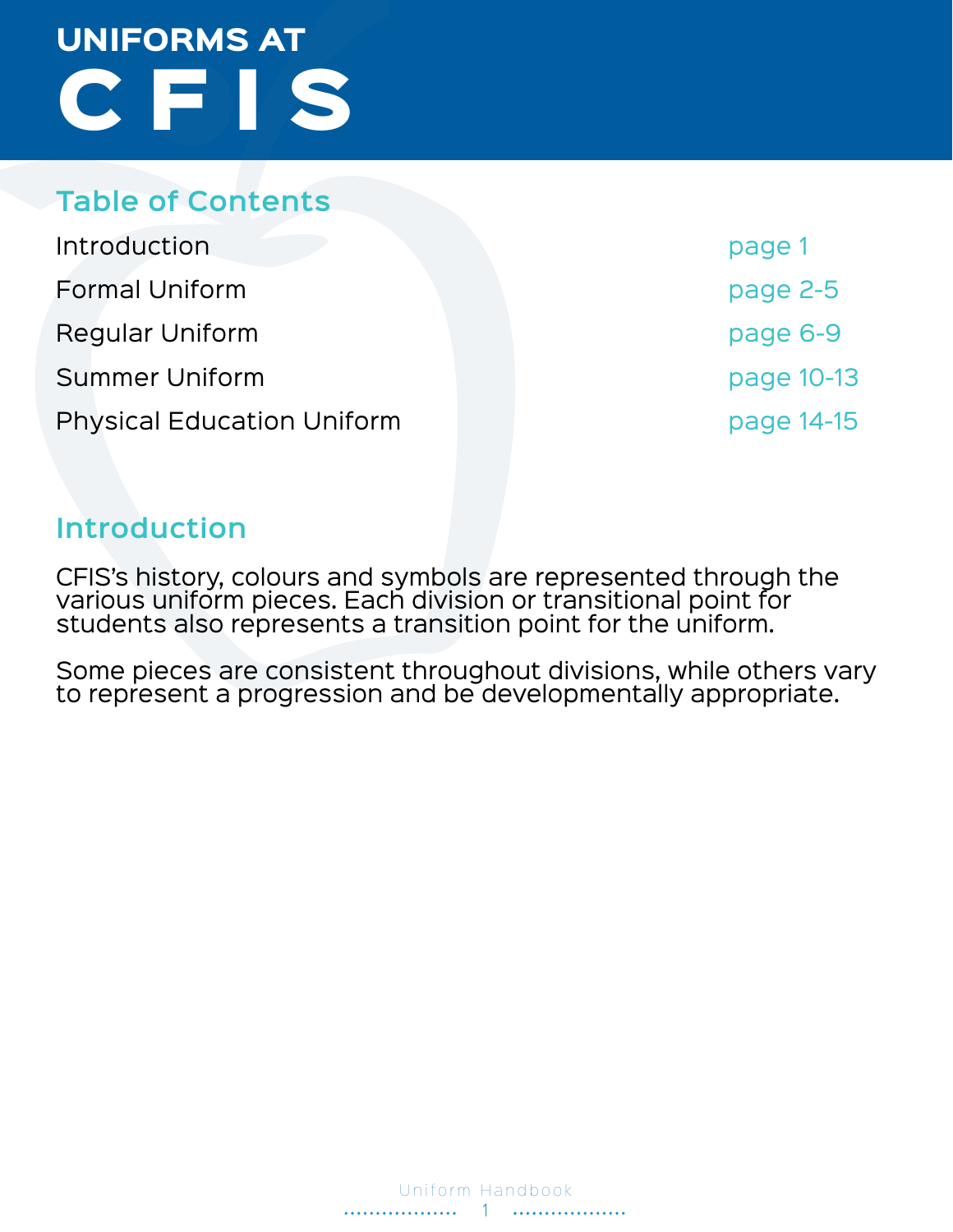### **Formal Uniform**

The formal uniform is worn on the first day back from the summer, winter and spring breaks, and for special events such as Open Houses, concerts, assemblies and many field trips. CFIS's parent online calendar is updated regularly with formal uniform dates.

# Preschool to Grade 3 Or Either shirt option must be accompanied by a tie Plus Or Or With Plus I Or Plus Or Mith With Or

Uniform Handbook 2 . . . . . . . . . . . .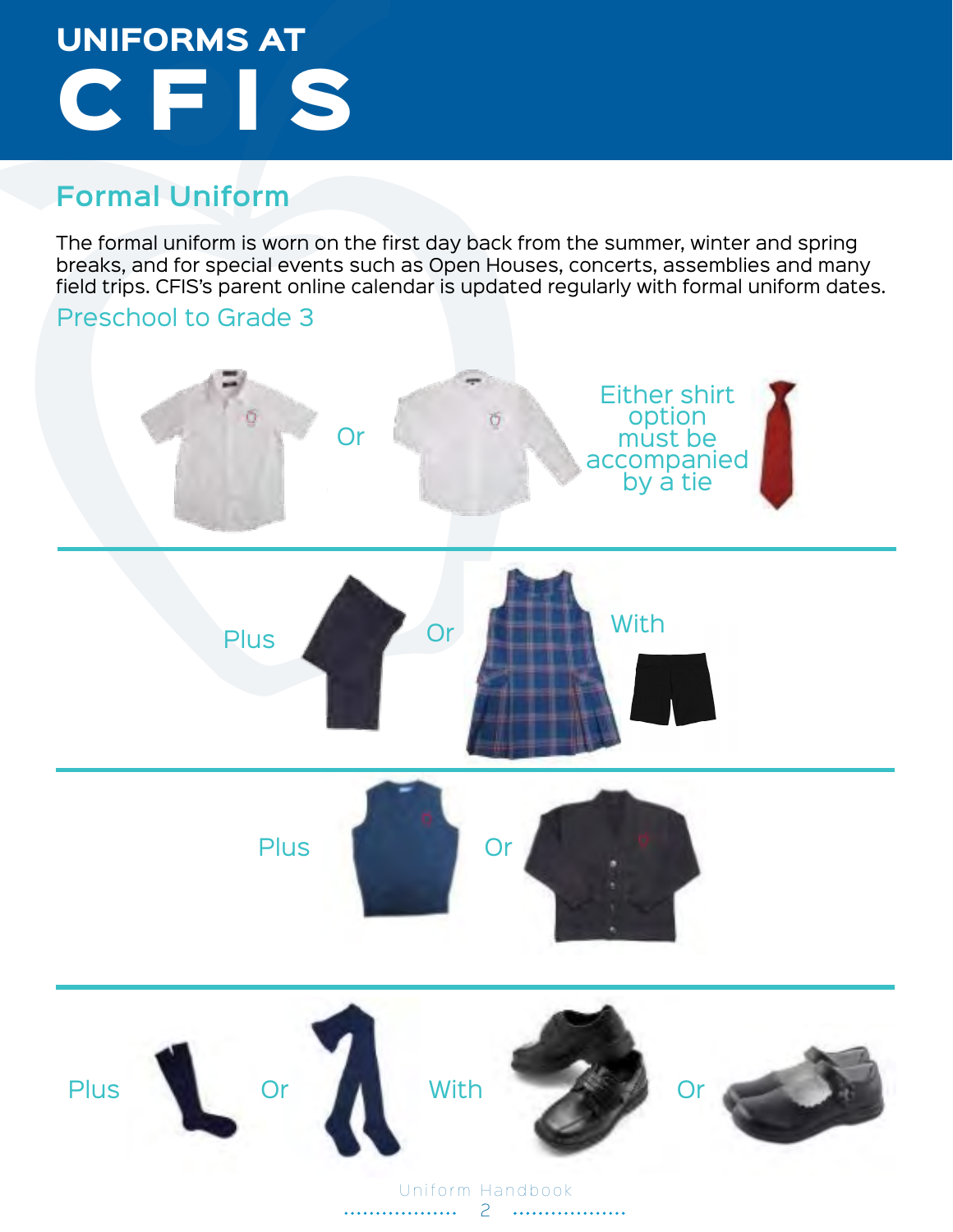### **Formal Uniform**

The formal uniform is worn on the first day back from the summer, winter and spring breaks, and for special events such as Open Houses, concerts, assemblies and many field trips. CFIS's parent online calendar is updated regularly with formal uniform dates.

# Grade 4 to Grade 6 Or Either shirt option must be accompanied by a tie Plus Or With Plus I Or Plus Or Mith With Or

Uniform Handbook . . . . . . . . . . . . . . . . 3 . . . . . . . . . . . .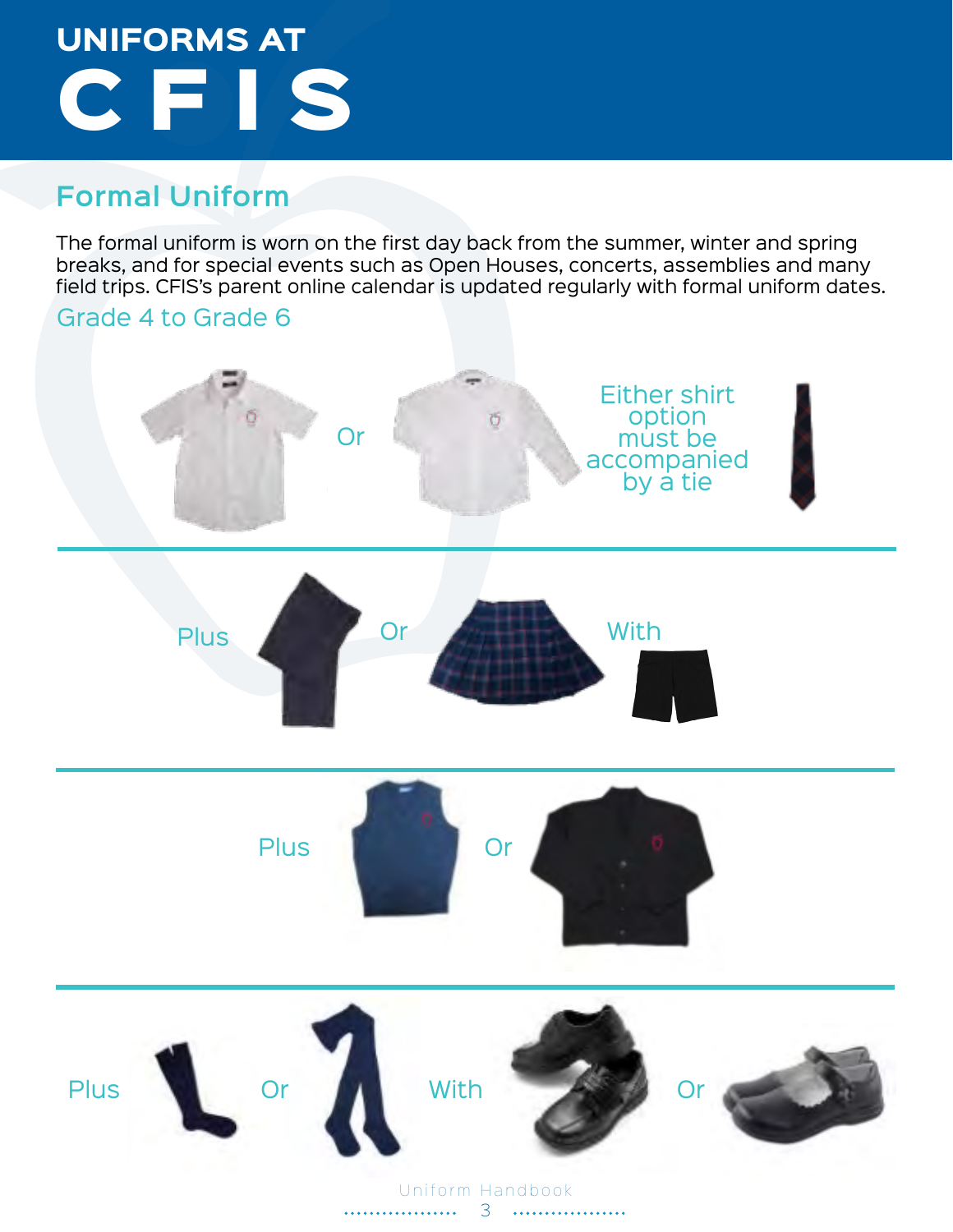### **Formal Uniform**

The formal uniform is worn on the first day back from the summer, winter and spring breaks, and for special events such as Open Houses, concerts, assemblies and many field trips. CFIS's parent online calendar is updated regularly with formal uniform dates.

### Grade 7 to Grade 9

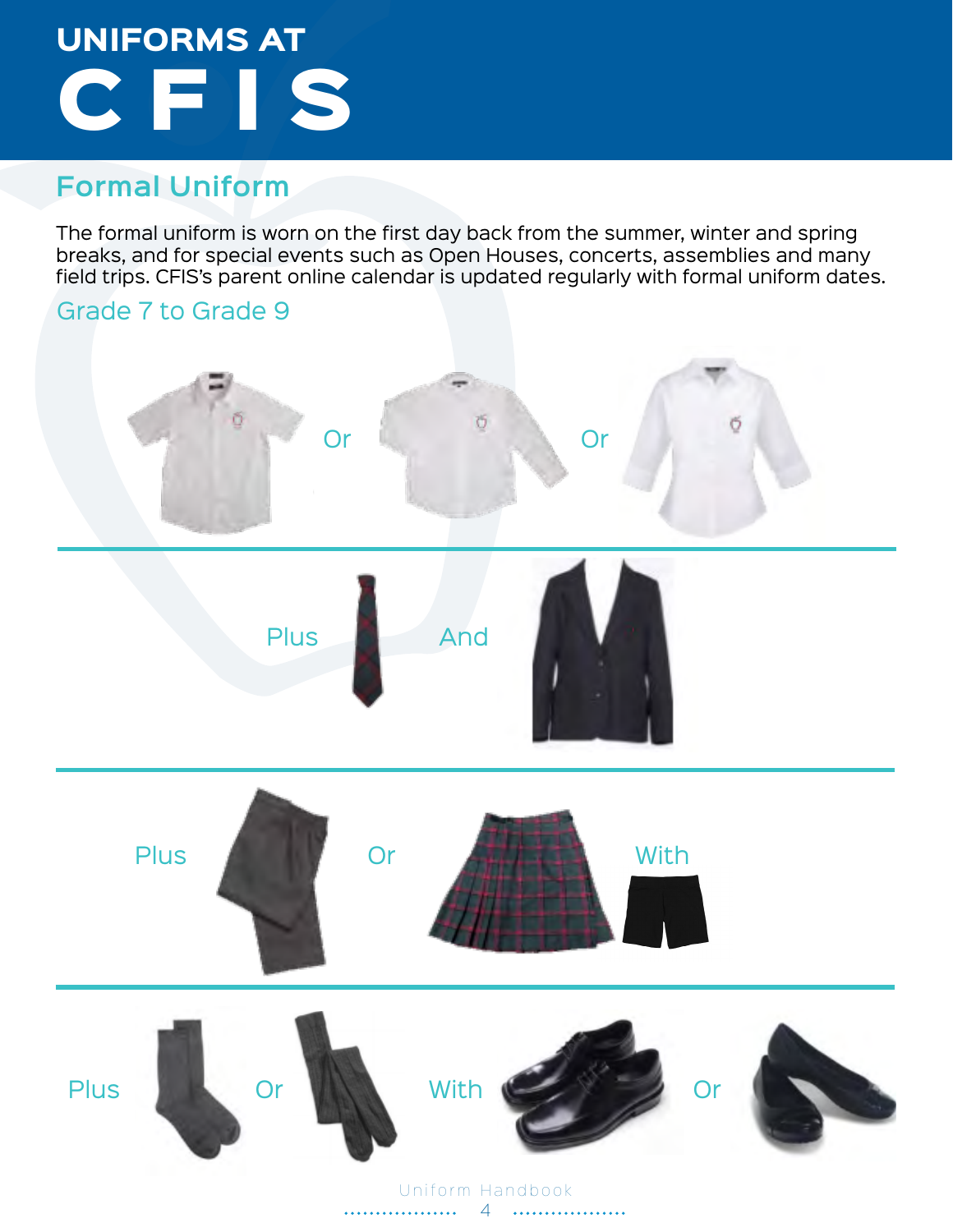### **Formal Uniform**

The formal uniform is worn on the first day back from the summer, winter and spring breaks, and for special events such as Open Houses, concerts, assemblies and many field trips. CFIS's parent online calendar is updated regularly with formal uniform dates.

#### Grade 10 to Grade 12

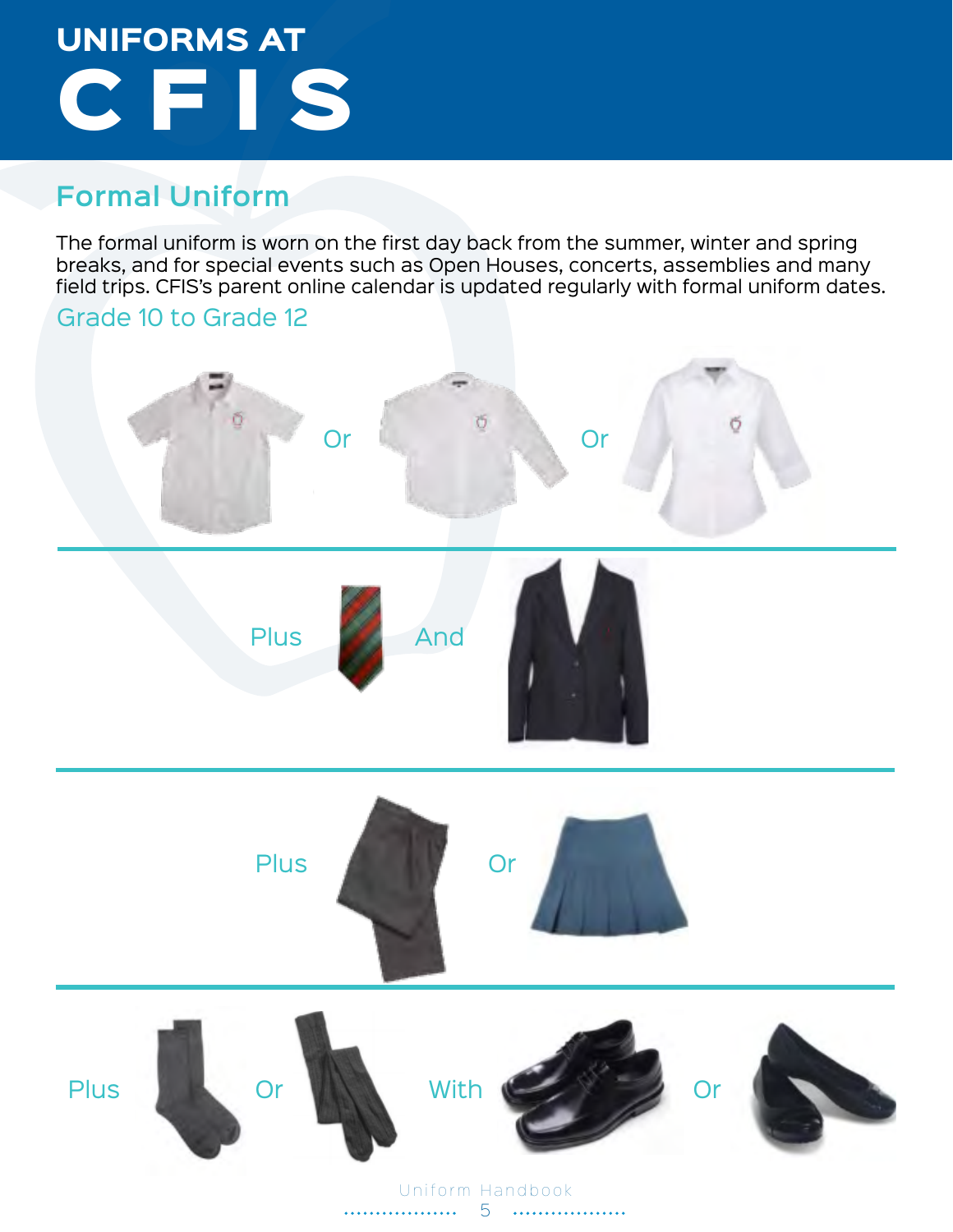### **Regular Uniform**

The regular uniform is required at all other times except for vesti-choix (casual) days. For students in Grade 7 and higher, the "shirt plus one item" rule applies. Additional OPTIONAL pieces are available to students in all divisions, to enhance opportunities for some choice and to accommodate temperature variances and personal preferences. These pieces are optional.

#### Preschool to Grade 3

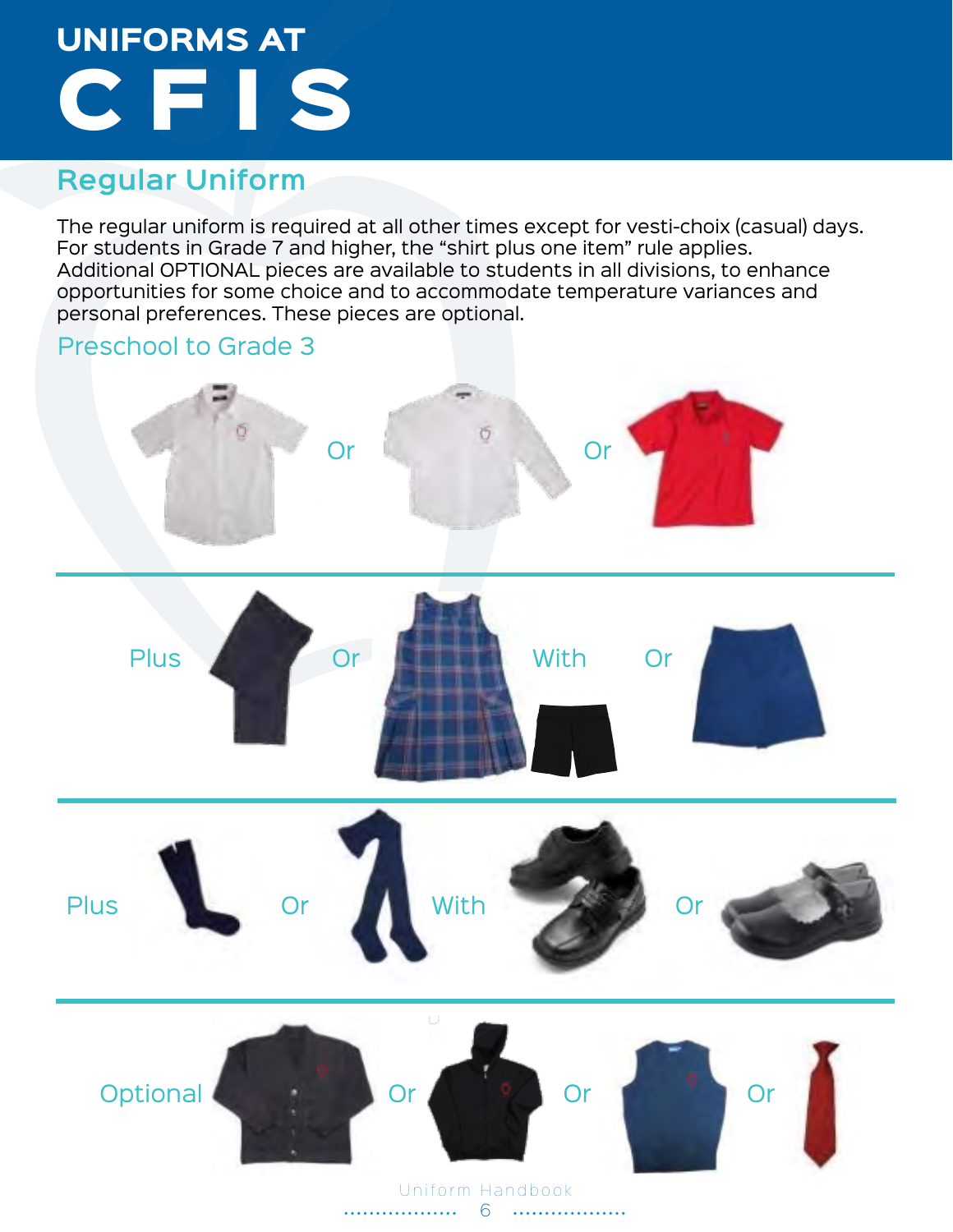### **Regular Uniform**

The regular uniform is required at all other times except for vesti-choix (casual) days. For students in Grade 7 and higher, the "shirt plus one item" rule applies. Additional OPTIONAL pieces are available to students in all divisions, to enhance opportunities for some choice and to accommodate temperature variances and personal preferences. These pieces are optional.

# Grade 4 to Grade 6 Or Plus Or Plus Or With Assembly Or Or With Or Optional **Or Or Or Or Or** Or

7 Uniform Handbook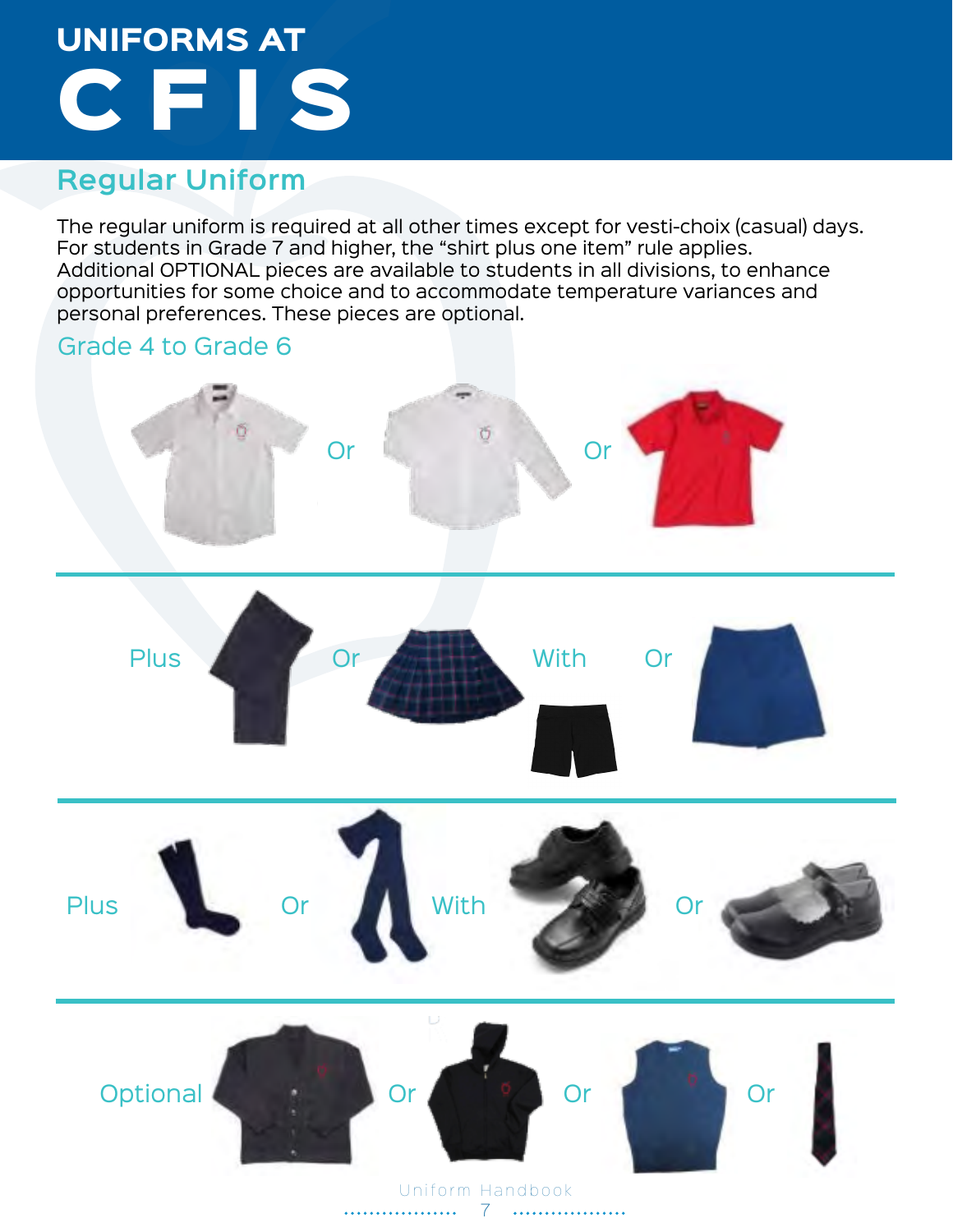### **Regular Uniform**

The regular uniform is required at all other times except for vesti-choix (casual) days. For students in Grade 7 and higher, the "shirt plus one item" rule applies. Additional OPTIONAL pieces are available to students in all divisions, to enhance opportunities for some choice and to accommodate temperature variances and personal preferences. These pieces are optional.

# Grade 7 to Grade 9 Ö Or Or Plus Or Attraction With Plus Or With Corporation or Plus at least 1 of these options

Uniform Handbook 8 . . . . . . . . . . . . . .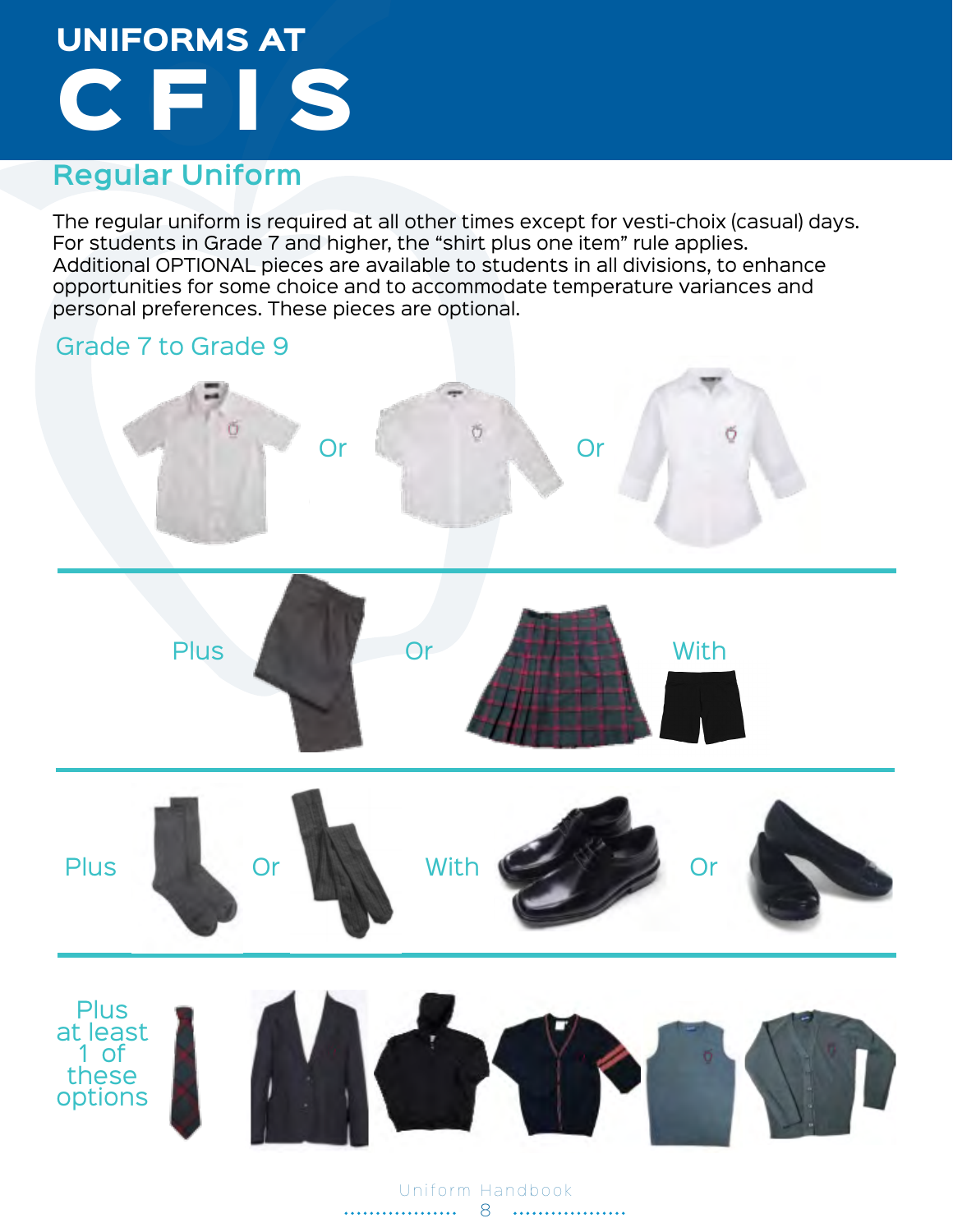### **Regular Uniform**

The regular uniform is required at all other times except for vesti-choix (casual) days. For students in Grade 7 and higher, the "shirt plus one item" rule applies. Additional OPTIONAL pieces are available to students in all divisions, to enhance opportunities for some choice and to accommodate temperature variances and personal preferences. These pieces are optional.

#### Grade 10 to Grade 12











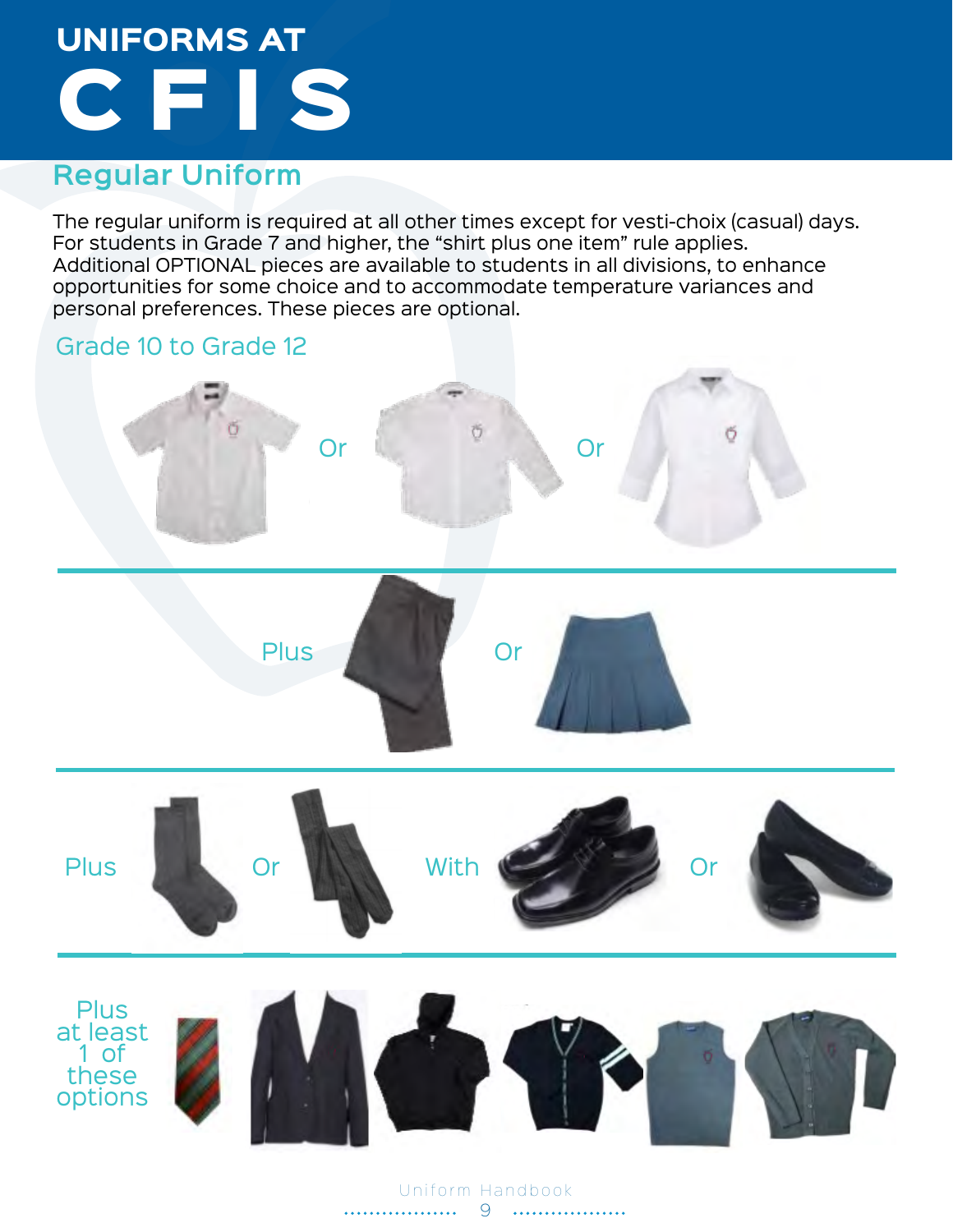### **Summer Uniform**

From the period when school begins in September until Thanksgiving, and from the time students return from Spring Break until the end of the school year, students at all grade levels have the option of wearing a summer uniform on regular uniform days. The summer uniform may not be worn on formal uniform days.



10 Uniform Handbook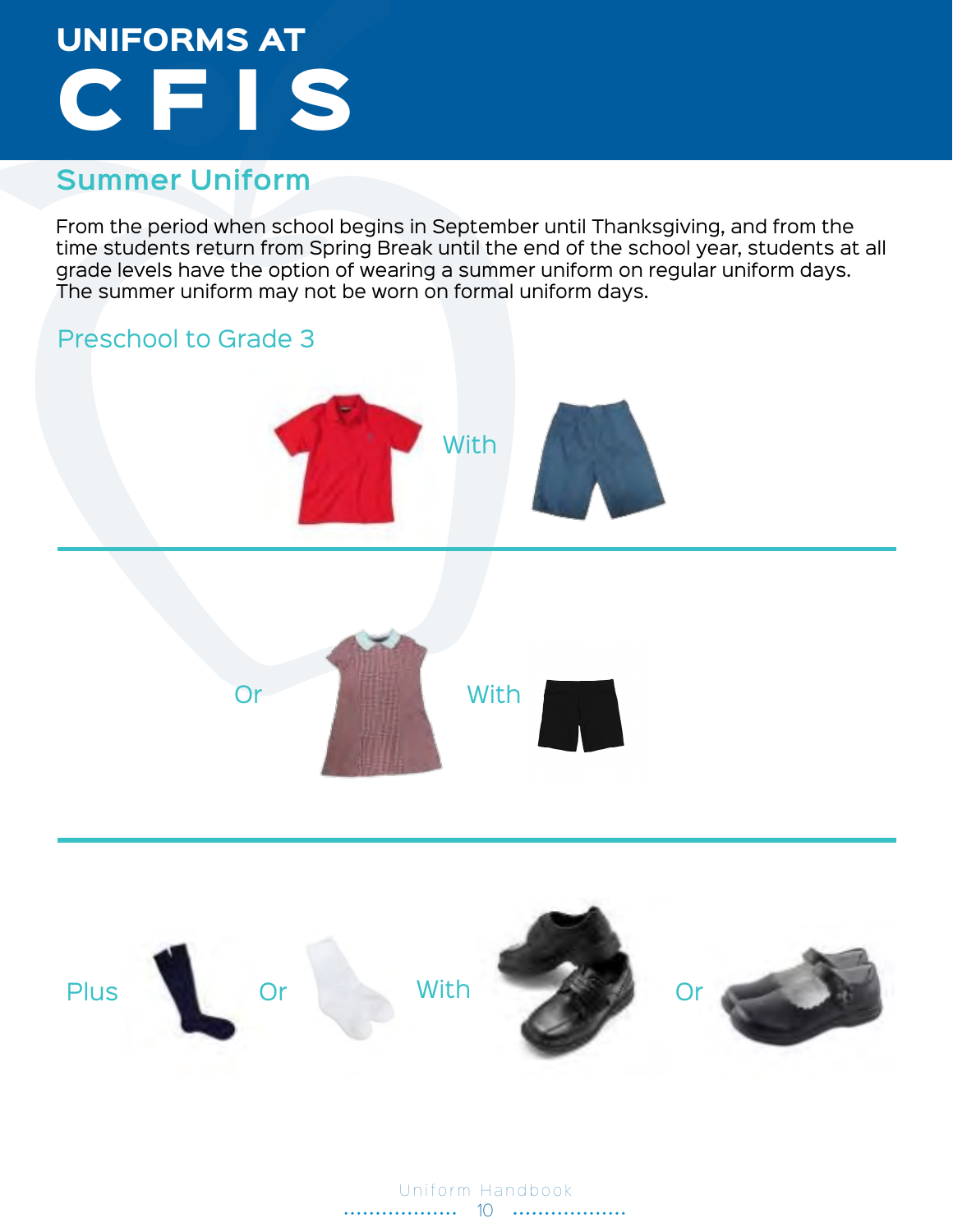### **Summer Uniform**

From the period when school begins in September until Thanksgiving, and from the time students return from Spring Break until the end of the school year, students at all grade levels have the option of wearing a summer uniform on regular uniform days. The summer uniform may not be worn on formal uniform days.



Uniform Handbook . . . . . . . . . . . . . . . 11 . . . . . . . . . . . . . . . . . .

Plus Or With  $\sim$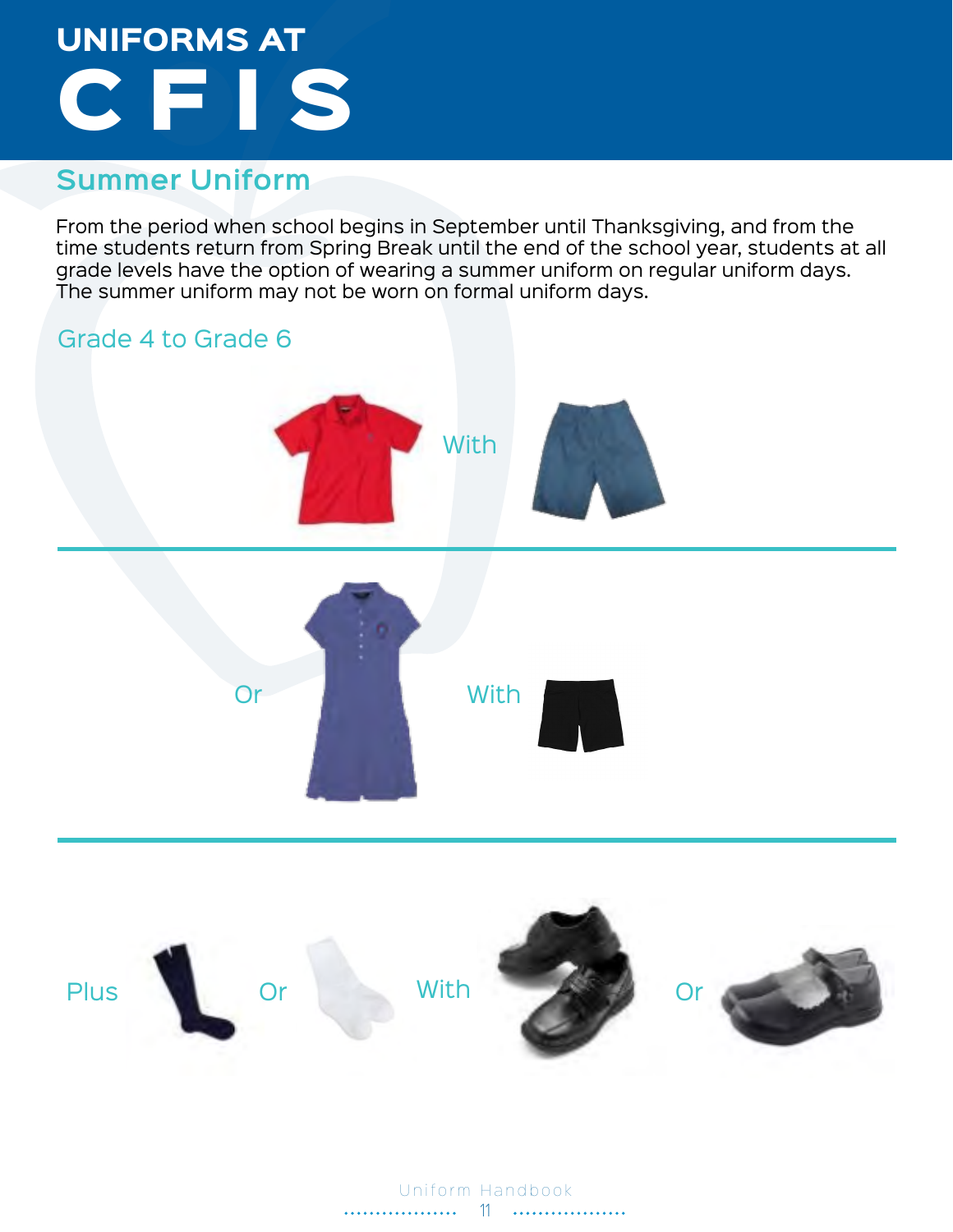### **Summer Uniform**

From the period when school begins in September until Thanksgiving, and from the time students return from Spring Break until the end of the school year, students at all grade levels have the option of wearing a summer uniform on regular uniform days. The summer uniform may not be worn on formal uniform days.

### Grade 7 to Grade 9





Uniform Handbook 12 . . . . . . . . . . . . . .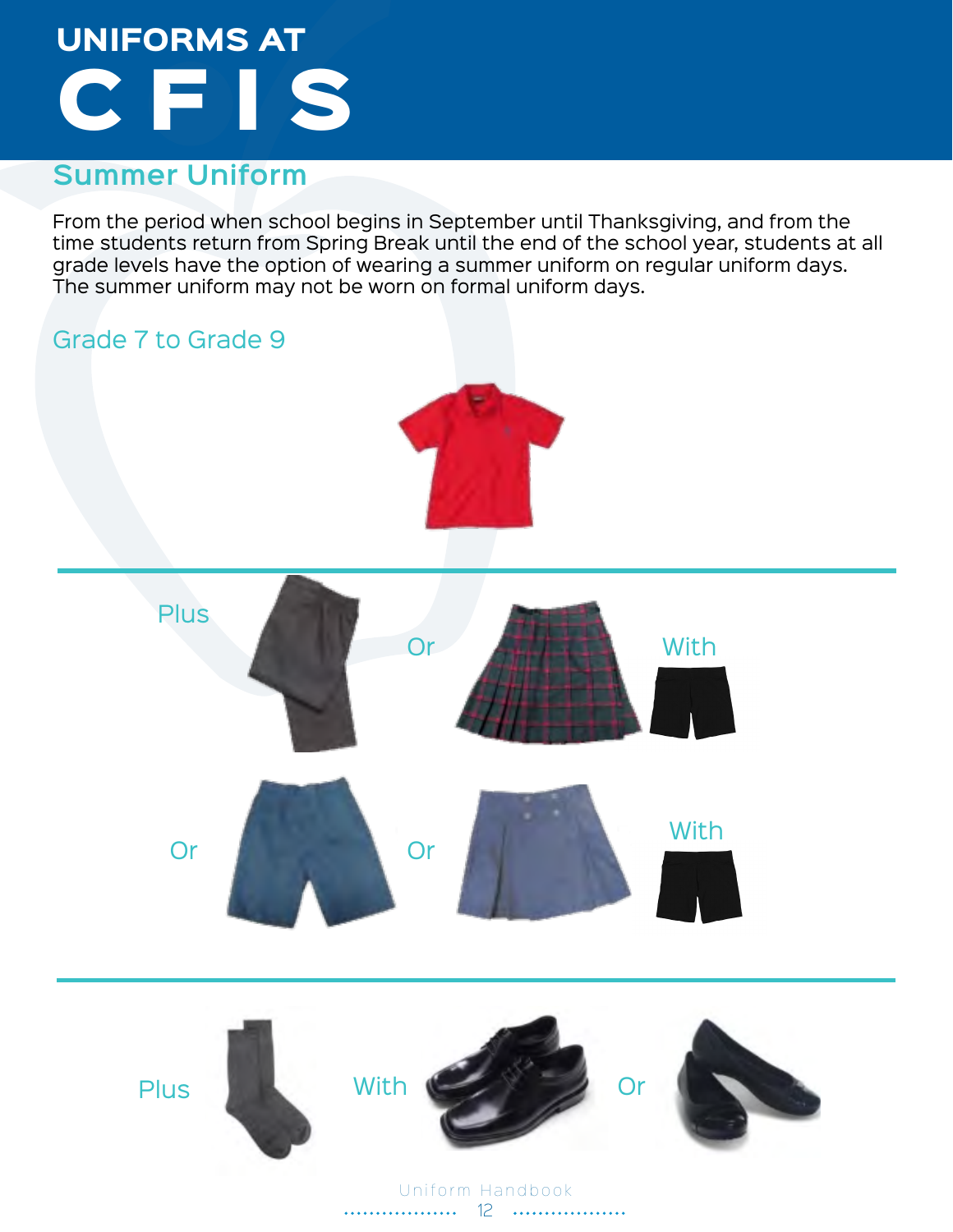### **Summer Uniform**

From the period when school begins in September until Thanksgiving, and from the time students return from Spring Break until the end of the school year, students at all grade levels have the option of wearing a summer uniform on regular uniform days. The summer uniform may not be worn on formal uniform days.

### Grade 10 to Grade 12





Uniform Handbook 13 . . . . . . . . . . . . . .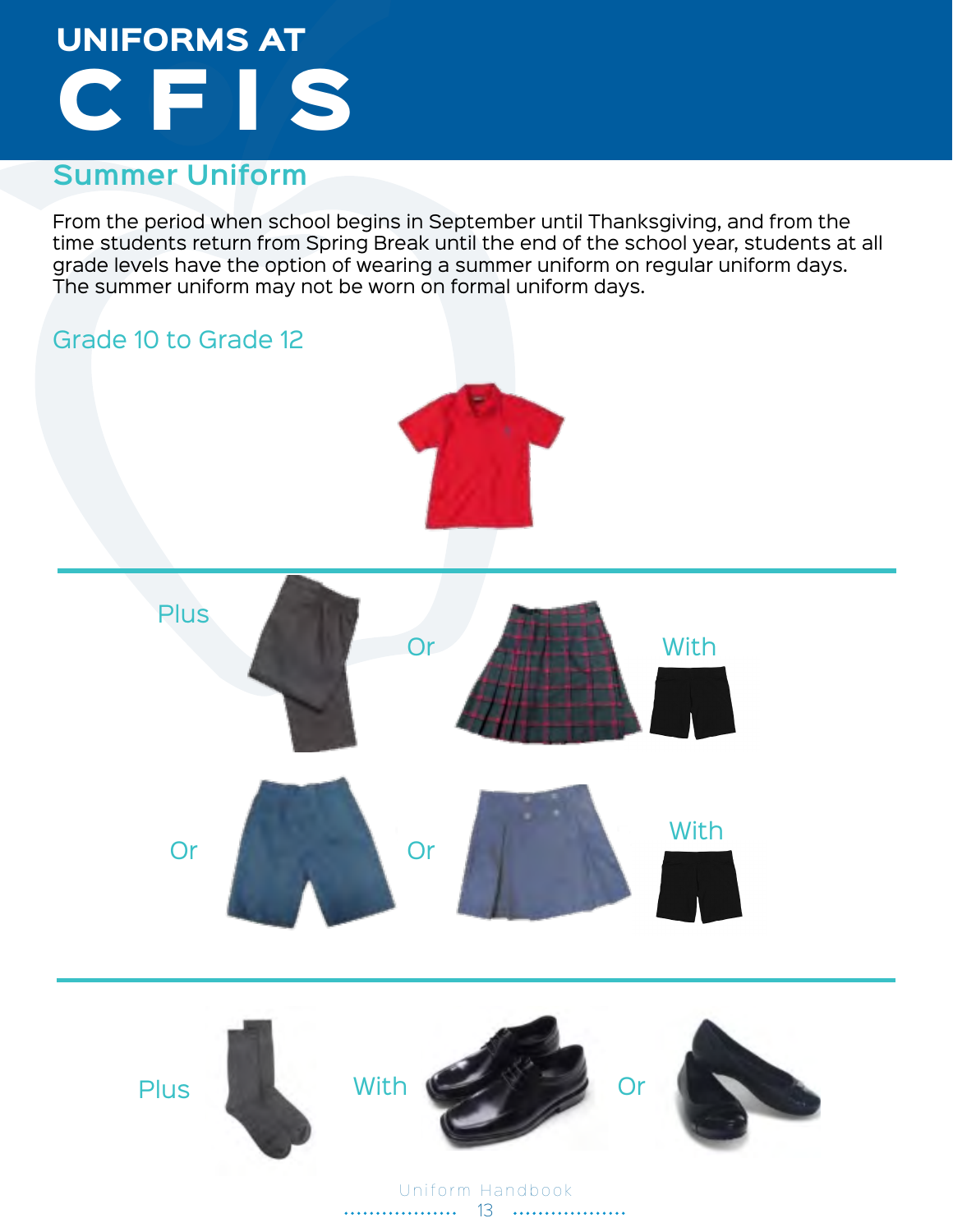### **Physical Education Uniform**

All students in Grade 4 and higher are required to wear the CFIS Phys. Ed. uniform. For students in grades 4 through 6, this includes a light blue Vikings t-shirt, black yoga shorts or black drawstring shorts, white socks, and running shoes with non-marking soles.

### Grade 4 to Grade 6





Uniform Handbook  $14$ . . . . . . . . . . . . . .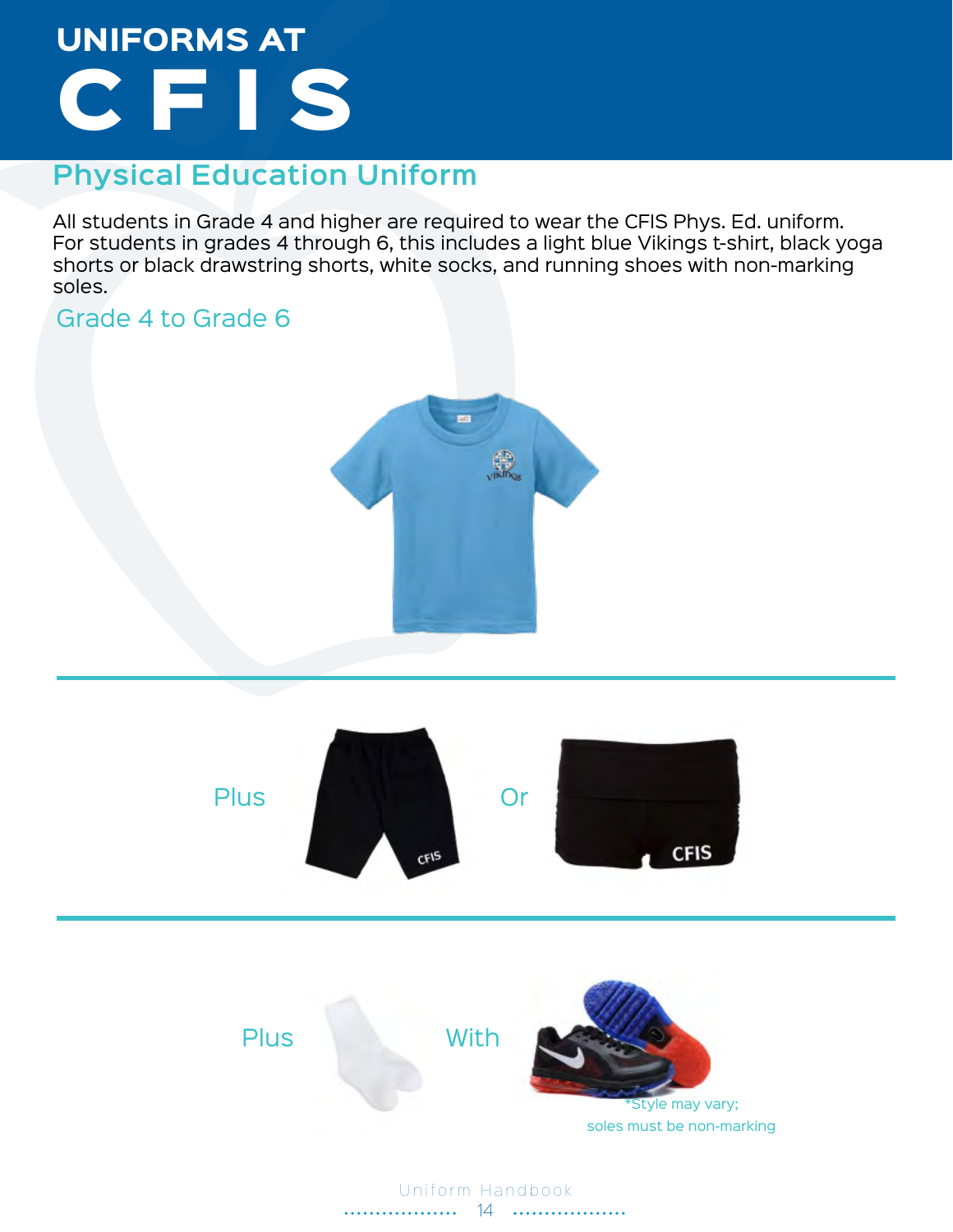### **Physical Education Uniform**

All students in Grade 4 and higher are required to wear the CFIS Phys. Ed. uniform. For students in grades 7 through 12, this includes a house-colour t-shirt, black yoga shorts or black drawstring shorts, white socks, and running shoes with non-marking soles. Students are assigned to one of the four houses and will wear the corresponding house coloured t-shirt.

### Grade 7 to Grade 12